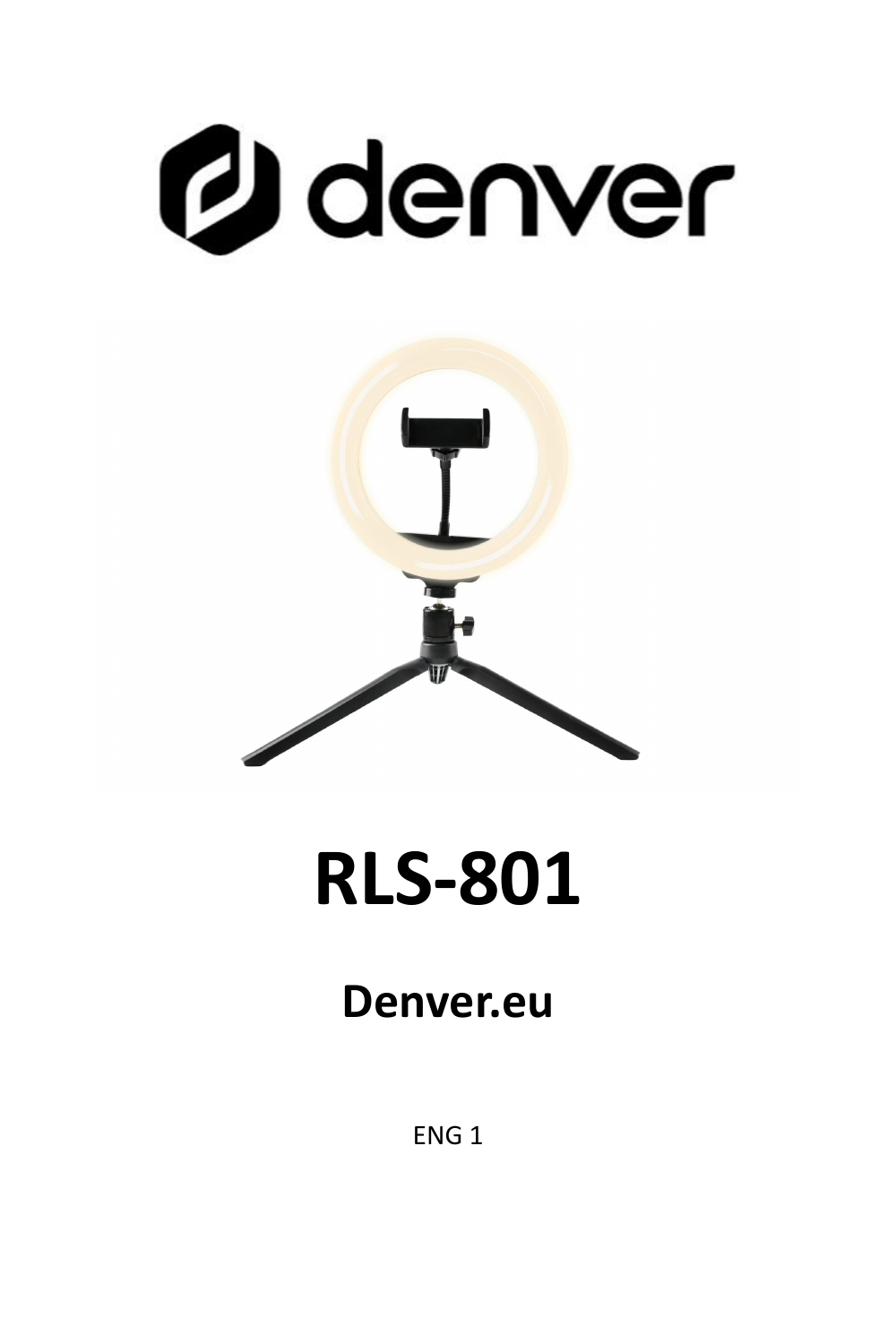#### Safety information

Please read the safety instructions carefully before using the product for the first time

and keep the instructions for future reference.

- 1. The product is not a toy. Keep product out of the reach of children and pets to avoid chewing and swallowing.
- 2. Product operating and storage temperature is from 0 degrees Celsius to 40 degrees Celsius. Environments under and above this temperature might affect functionality.
- 3. Never open the product. Do not touch the inside electronics, or you may get an electric shock. Repair or service are only to be performed by qualified personnel.
- 4. Do not expose to heat, water, moisture, direct sunlight!
- 5. The unit is not waterproof. If water or foreign objects enter the unit, it may result in fire or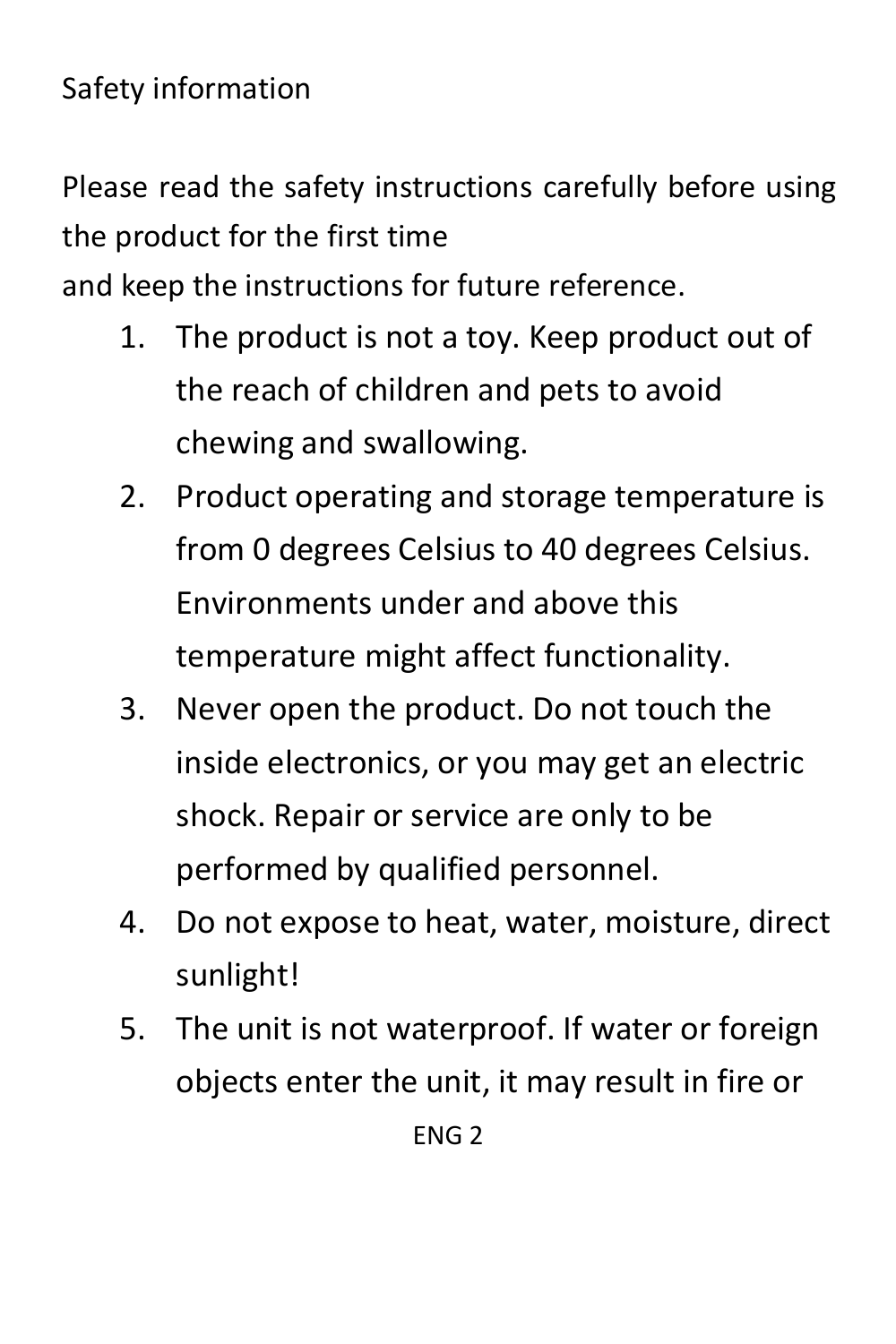electric shock. If water or a foreign object enters the unit, stop using it immediately.

6. Do not look directly into the LED light as this can damage your eyes.

#### **1. Product Specifications**

#### **8-Inch Ring Light**

Color: Black Power Supply: USB Interface Material: ABS + PC Number of LEDs: 80 Ring Size: Diameter 8 Inch/20 cm Color Temperature: 3000 - 6500K

### **Special Note**:

1. The ring light is not rechargeable. You need to connect to a power supply via USB cable before using it.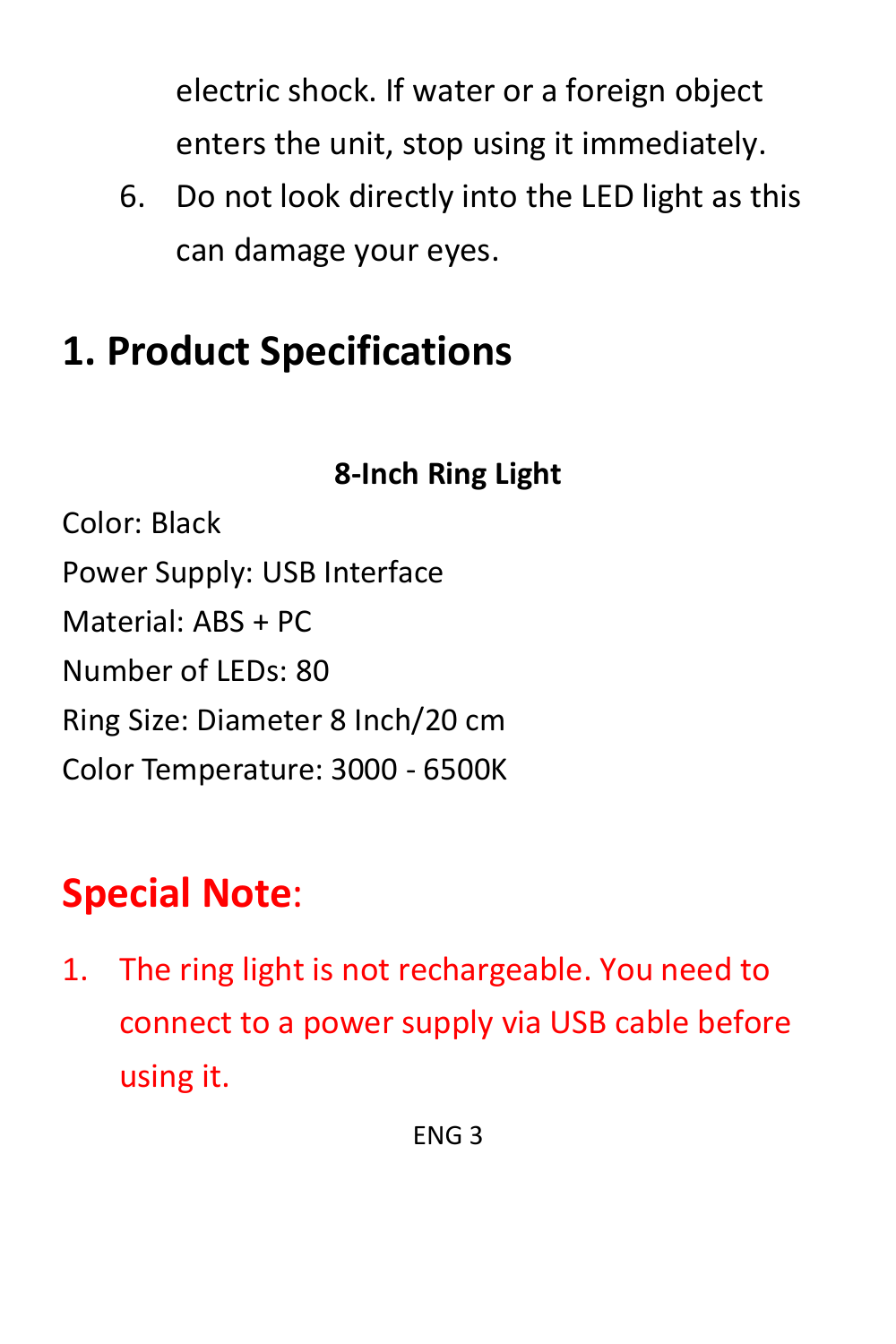- 2. Please do not place this product in a bathroom or other humid environment to avoid short-circuit.
- 3. Please do not place this product in an environment where flammable liquid is likely to come into contact with this product.

#### **2. In the Box**

- 1 x LED Ring Light with USB Cable
- 1 x Stretchable Universal Phone Clip (Optional)
- 1 x 360° BallJoint
- 1 x Installation Manual

#### **3. Installation**

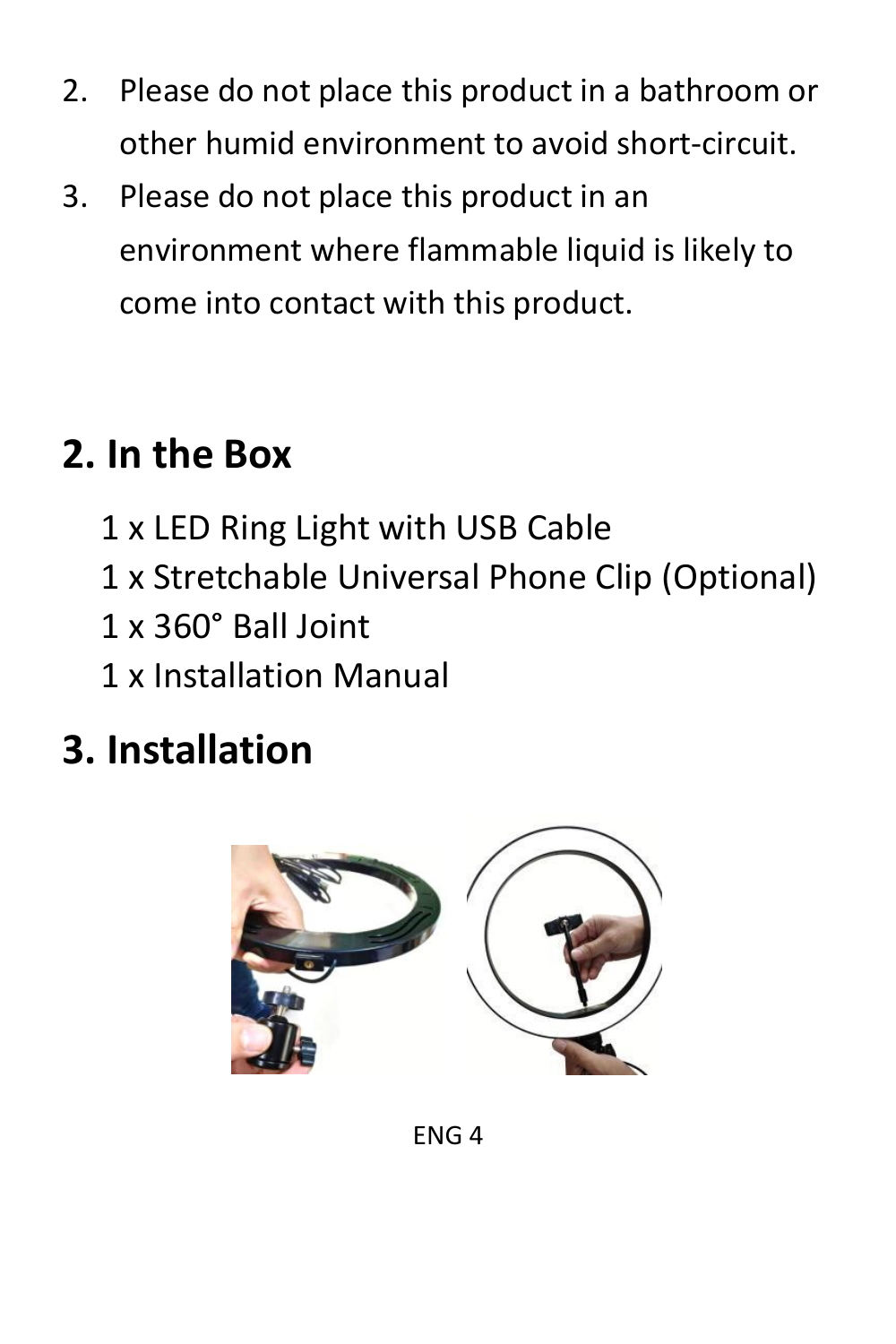Step 1 Step 2

**Step 1:** The ball joint is connected to the LED ring light by ¼" thread.

**Step 2:** Connect the phone clip to the ring light through ¼" standard thread.

#### **3.1 USB Power Supply**



USB power supply works with various USB ports on Laptop, PC, power bank, USB charger, etc.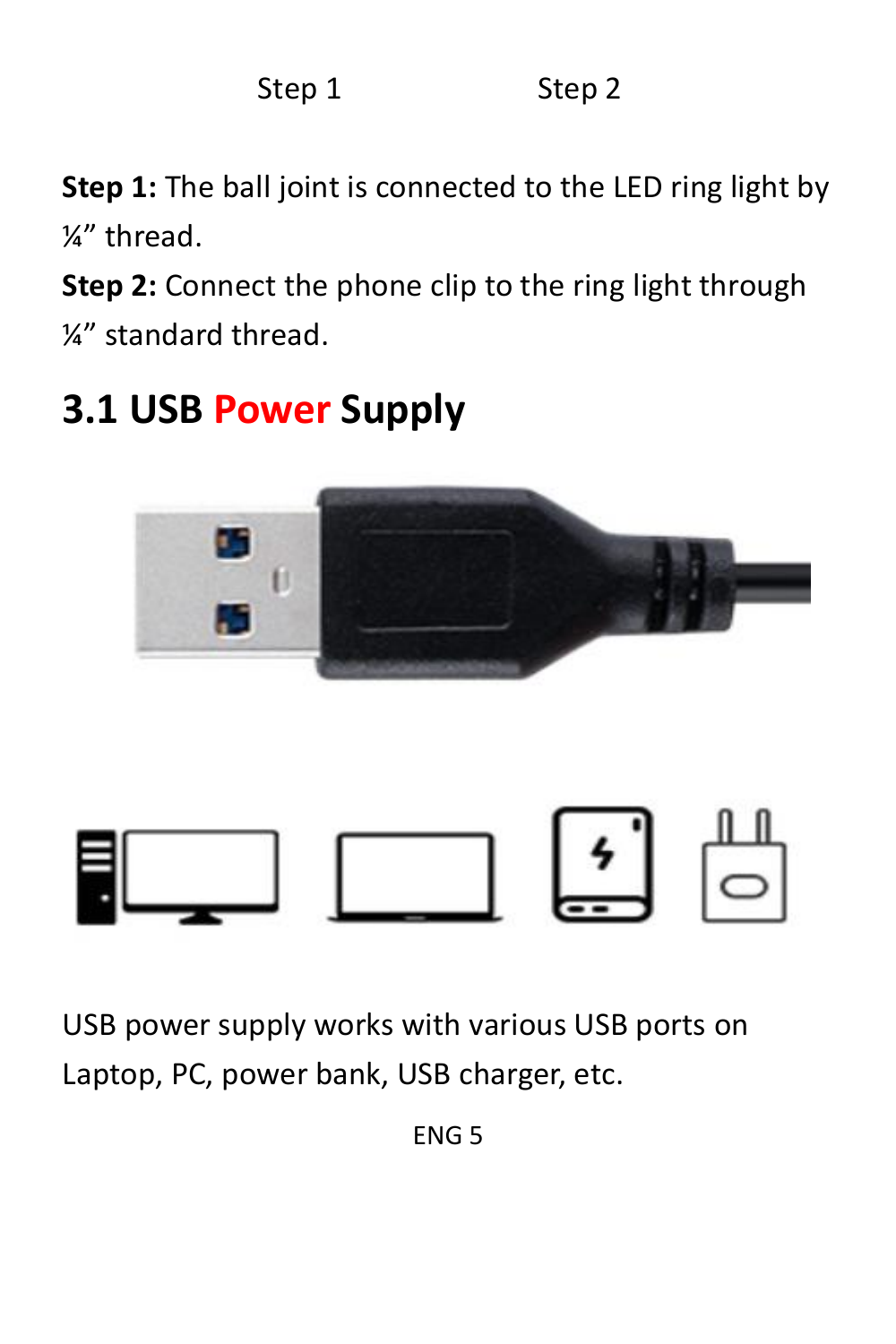### **3.2 & 3.3 Light Modes & Brightness**



1. The LED ring light has 3 light modes (Cool, Soft, Warm), and can be adjusted to 10 different brightness levels.

2. Connect the USB cable to a USB power source (not included) and press the ON/OFF button to turn it on.<br>Press again to turn it off. The brightness level is adjusted by pressing the "+" and "-" buttons.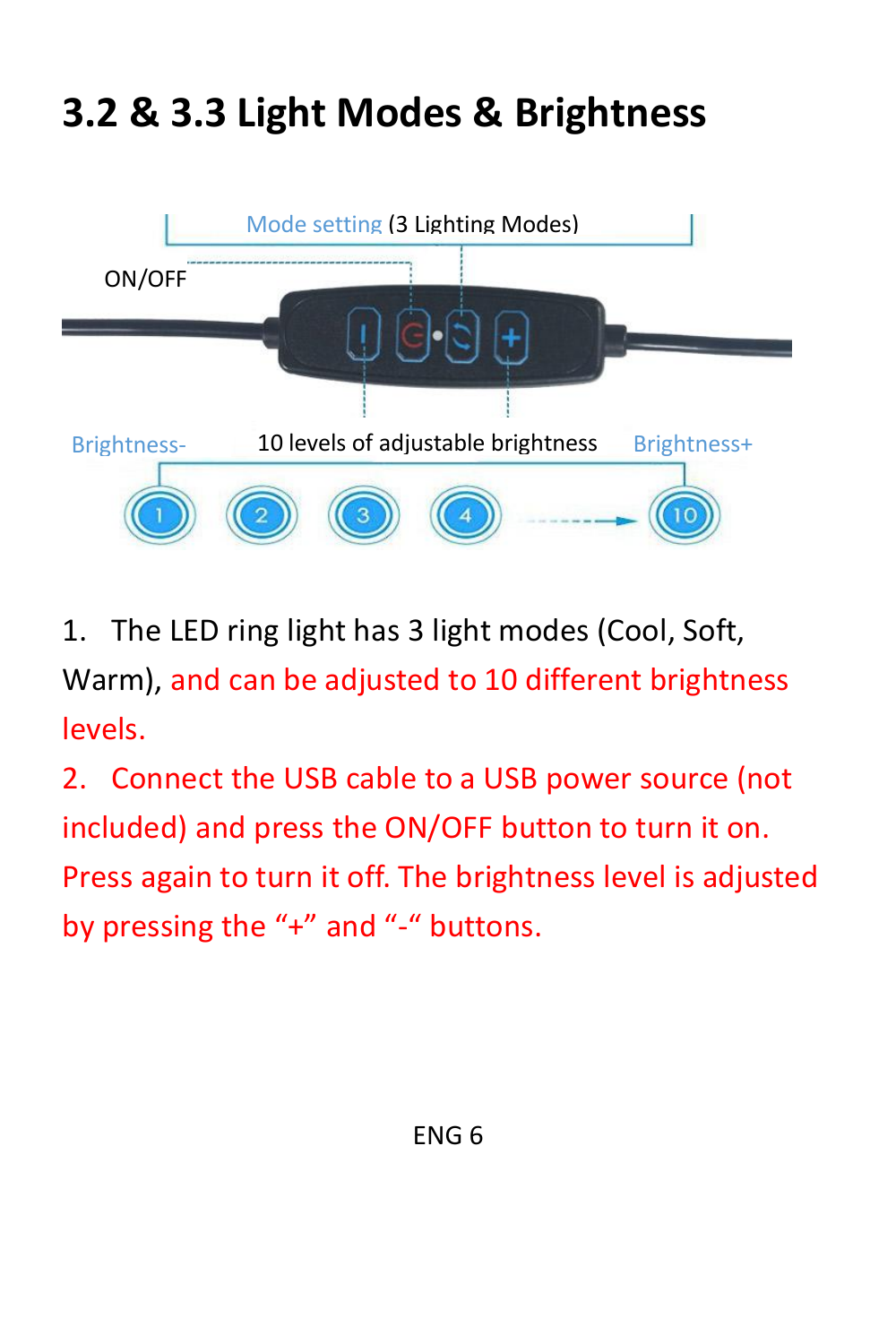Please notice - All products are subject to change without any notice. We take reservations for errors and omissions in the manual.<br>ALL RIGHTS RESERVED, COPYRIGHT DENVER A/S



denver eu





Electric and electronic equipment contains materials, components and substances that can be hazardous to